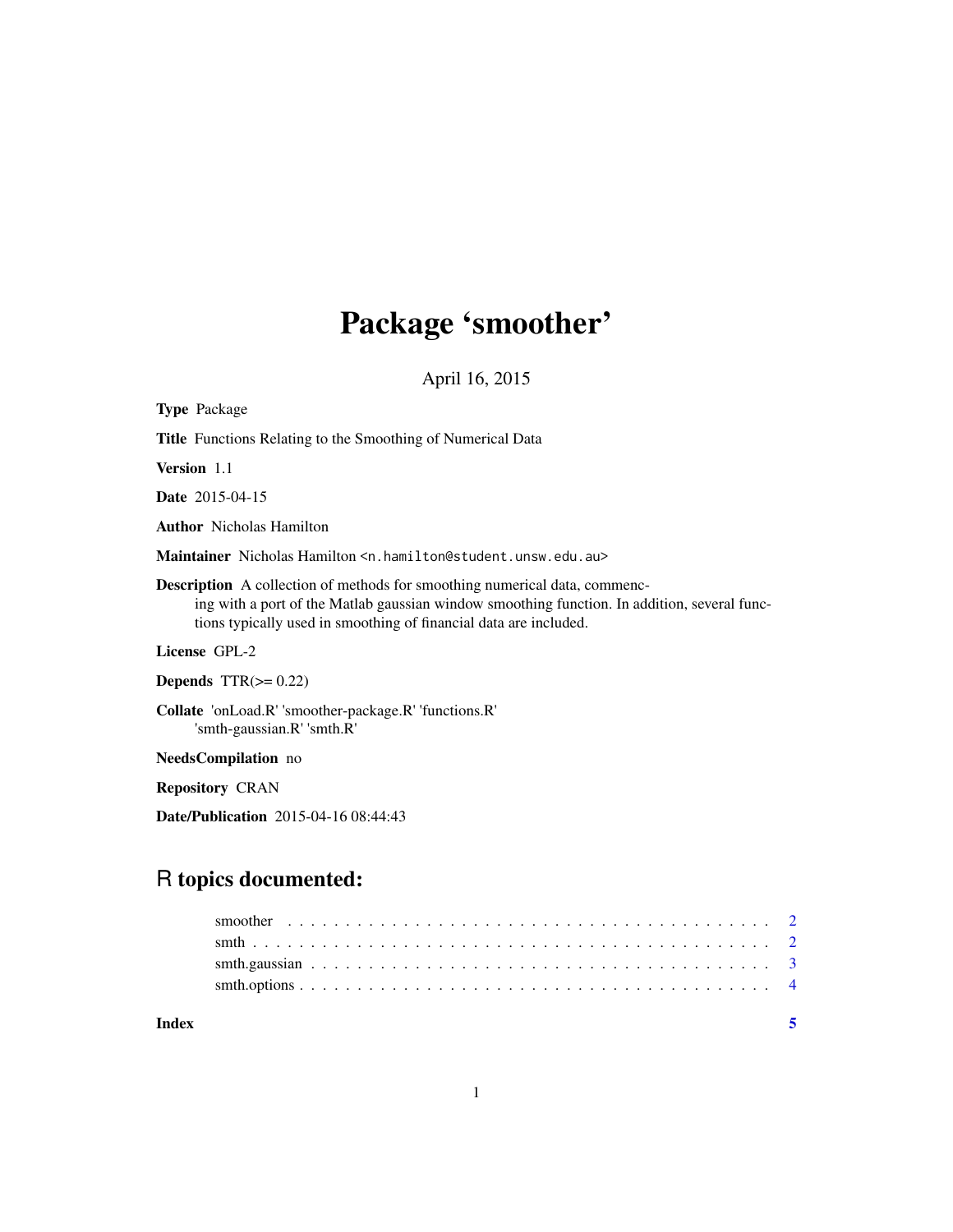<span id="page-1-0"></span>

#### **Description**

smoother Package for the Smoothing of Numerical Data

#### Details

smoother is presently limited to a port of the Matlab 'Gaussian Window' Function, as well as a limited number of moving averages (sma, ema, dema and 'wma'). Code for the gaussian window function has been written locally within this package, however, the moving averages are called from the [TTR](#page-0-0) package (<http://cran.r-project.org/web/packages/TTR/index.html>) and are included as a matter of convenience.

For further information (and examples) with regards to utilizing the primary helper function, please refer to the [smth](#page-1-1) function help file

#### References

The Gaussian Smoothing component of the smoother package has been loosley adapted from the following works: <http://goo.gl/NK79bJ>.

<span id="page-1-1"></span>

smth *Smooth Numerical Data*

#### Description

Helper function to smooth numerical data using methods specified by the user.

#### Usage

```
smth(x = stop("Numeric Vector 'x' is Required"),
 method = getOption("smoother.method"), ...)
```
#### Arguments

|                         | numeric vector of values to smooth                                       |  |  |
|-------------------------|--------------------------------------------------------------------------|--|--|
| method                  | one of 'gaussian', 'sma', 'ema', 'dema' or 'wma'.                        |  |  |
| $\cdot$ $\cdot$ $\cdot$ | any other arguments to be passed to each specific smoothing methodology. |  |  |

#### Details

At this moment in time, the only method is the 'gaussian' window function (similar to the Matlab Gaussian Window Smoothing Function) and a number of moving averages 'sma', 'ema', 'dema' or 'wma'. These are functions that allows the user to smooth an input vector, returning vector of the same length as the input. This can also be achieved using the specific [smth.gaussian](#page-2-1) function.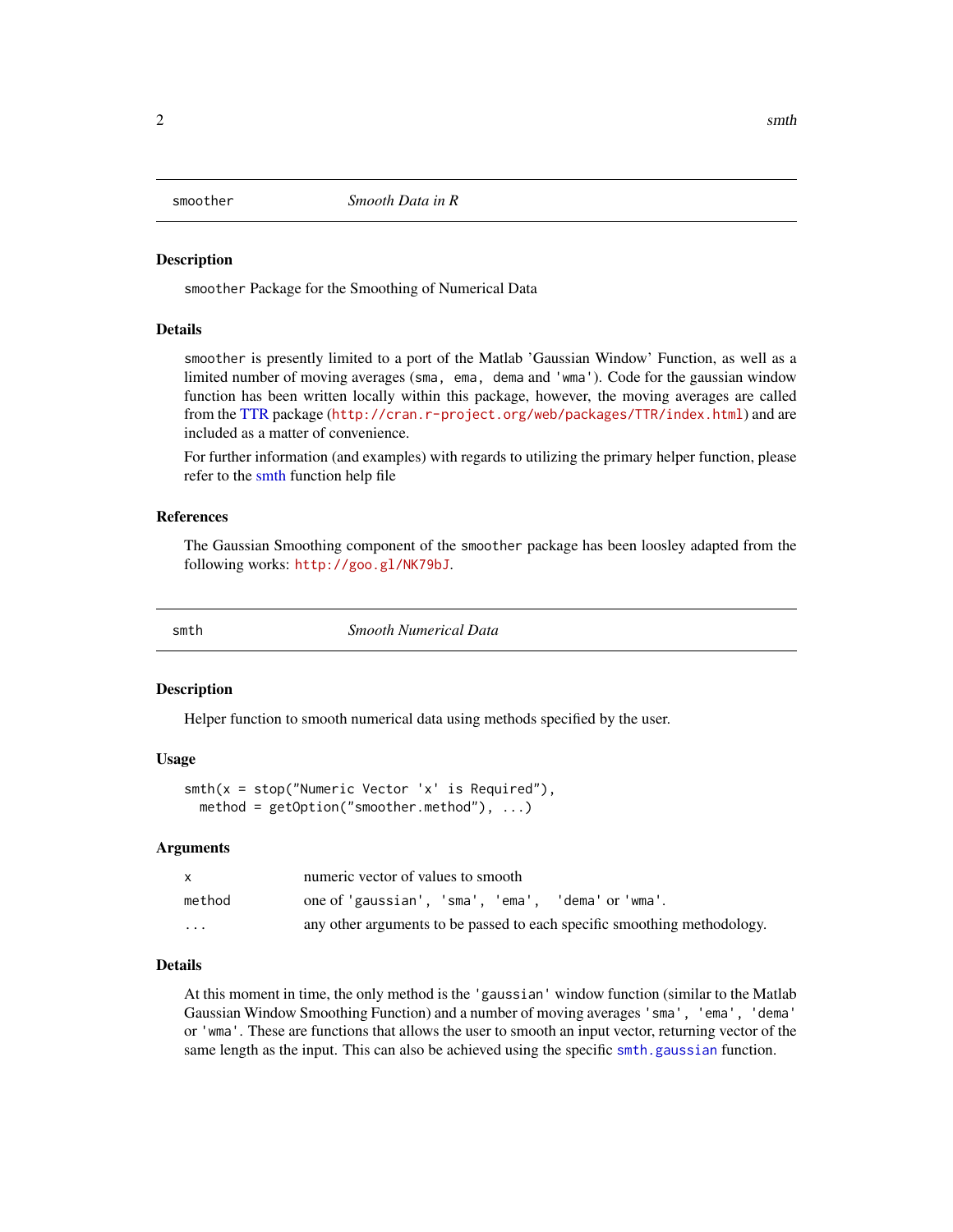# <span id="page-2-0"></span>smth.gaussian 3

#### Value

a numeric vector of same length as input 'x' vector

#### References

If the 'method' argument is equal to 'gaussian', then this function is a port of the function described here: <http://goo.gl/HGM47U>, very loosly based of code which has also been ported to c++ here: <http://goo.gl/NK79bJ>

#### See Also

Refer to specific man files: [smth.gaussian](#page-2-1), [SMA](#page-0-0), [EMA](#page-0-0), [DEMA](#page-0-0) or [WMA](#page-0-0)

# Examples

```
#Prepare Data
n = 1000
x = seq(-pi, pi, length.out=n)y = sin(x) + (runif(length(x))*0.1) #NOISY DATAys = smth(y, window = 0.1, method = "gaussian") #SMOOTHINGplot(x,y,type="l",col="red")
lines(x,ys,col="black",lwd=3)
title("Example Smoothing of Noisy Data")
```
<span id="page-2-1"></span>smth.gaussian *Smooth Using Gaussian Window*

#### Description

The specific function for smoothing using the gaussian window function

### Usage

```
smth.gaussian(x = stop("Numeric Vector 'x' is Required"),
 window = getOption("smoother.window"),
 alpha = getOption("smoother.gaussianwindow.alpha"), ...,
  tails = getOption("smoother.tails"))
```
#### Arguments

| <b>X</b> | numeric vector of values to smooth, error will be thrown if not provided.                                                                                                |  |
|----------|--------------------------------------------------------------------------------------------------------------------------------------------------------------------------|--|
| window   | the length of the smoothing window, if an integer, represents number of items,<br>else, if a value between $\theta$ and 1, represents the proportion of the input vector |  |
| alpha    | parameter to determine the breadth of the gaussian window, yielding more or<br>less sensitive smoothing characteristics                                                  |  |
| $\cdots$ | not used                                                                                                                                                                 |  |
| tails    | Logical value as to whether the tail regions should be included or not.                                                                                                  |  |
|          |                                                                                                                                                                          |  |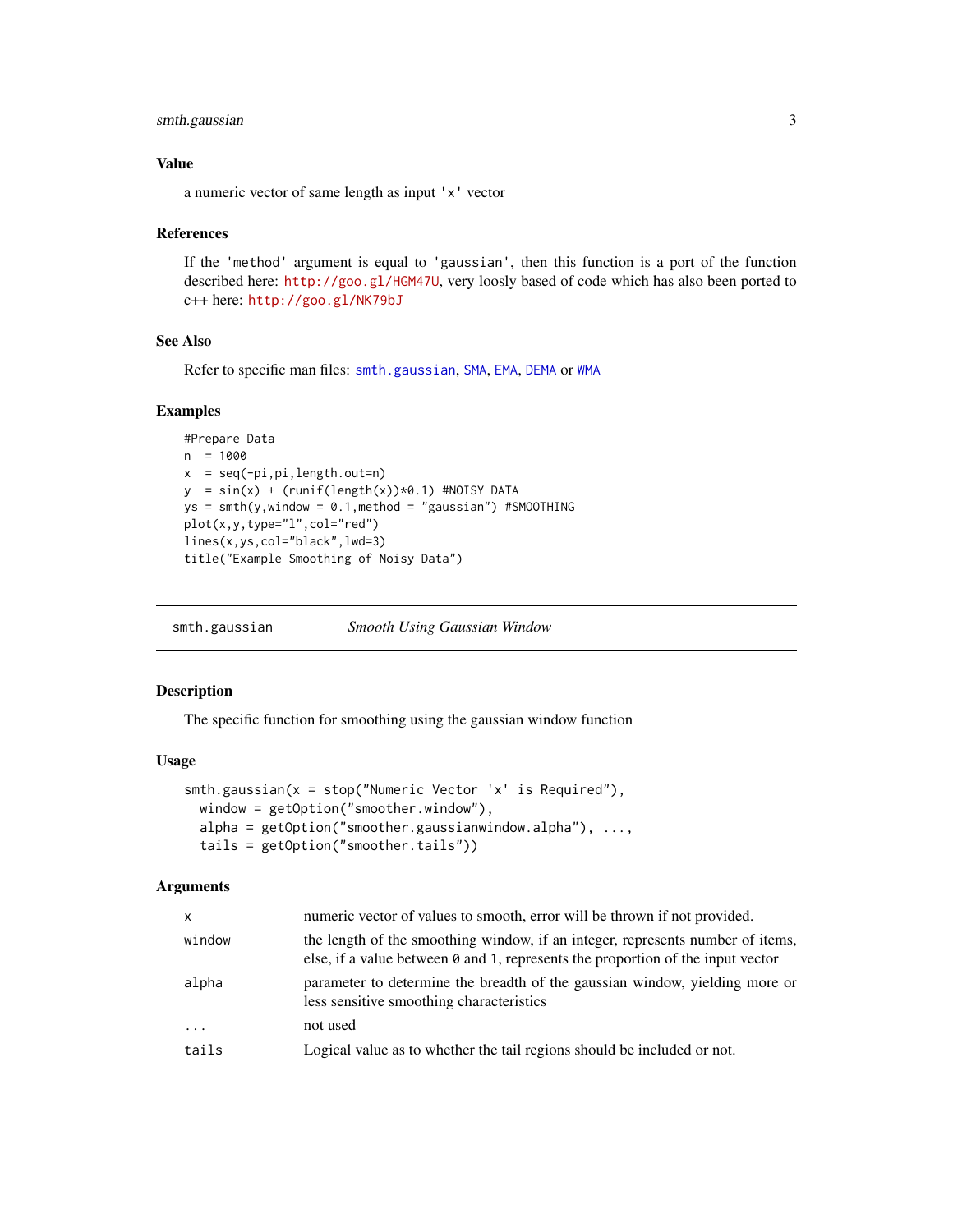# Examples

```
y = runif(100)ys = smth.gaussian(y)
```
smth.options *Smoother Options*

# Description

Several Global Options have been declared, as described in this help file.

## Details

The following global options can be modified, to alter the default calculation behaviour.

| <b>NAME</b>                   | VALUE        | <b>DESCRIPTION</b>                |
|-------------------------------|--------------|-----------------------------------|
| smoother.gaussianwindow.alpha | 2.5          | Alpha Value in Calculating Window |
| smoother.window               | 0.1          | Width of Window                   |
| smoother.method               | 'gaussian'   | Default Smoothing Method          |
| smoother.tails                | <b>FALSE</b> | Include tails in final vector     |
| smoother.verbose              | <b>FALSE</b> | Verbose Reporting                 |
|                               |              |                                   |

# Examples

#Tighten the alpha term for this session. options('smoother.gaussianwindow.alpha' = 1)

#Include the Tails in Final Calculation options('smoother.tails' = TRUE)

<span id="page-3-0"></span>